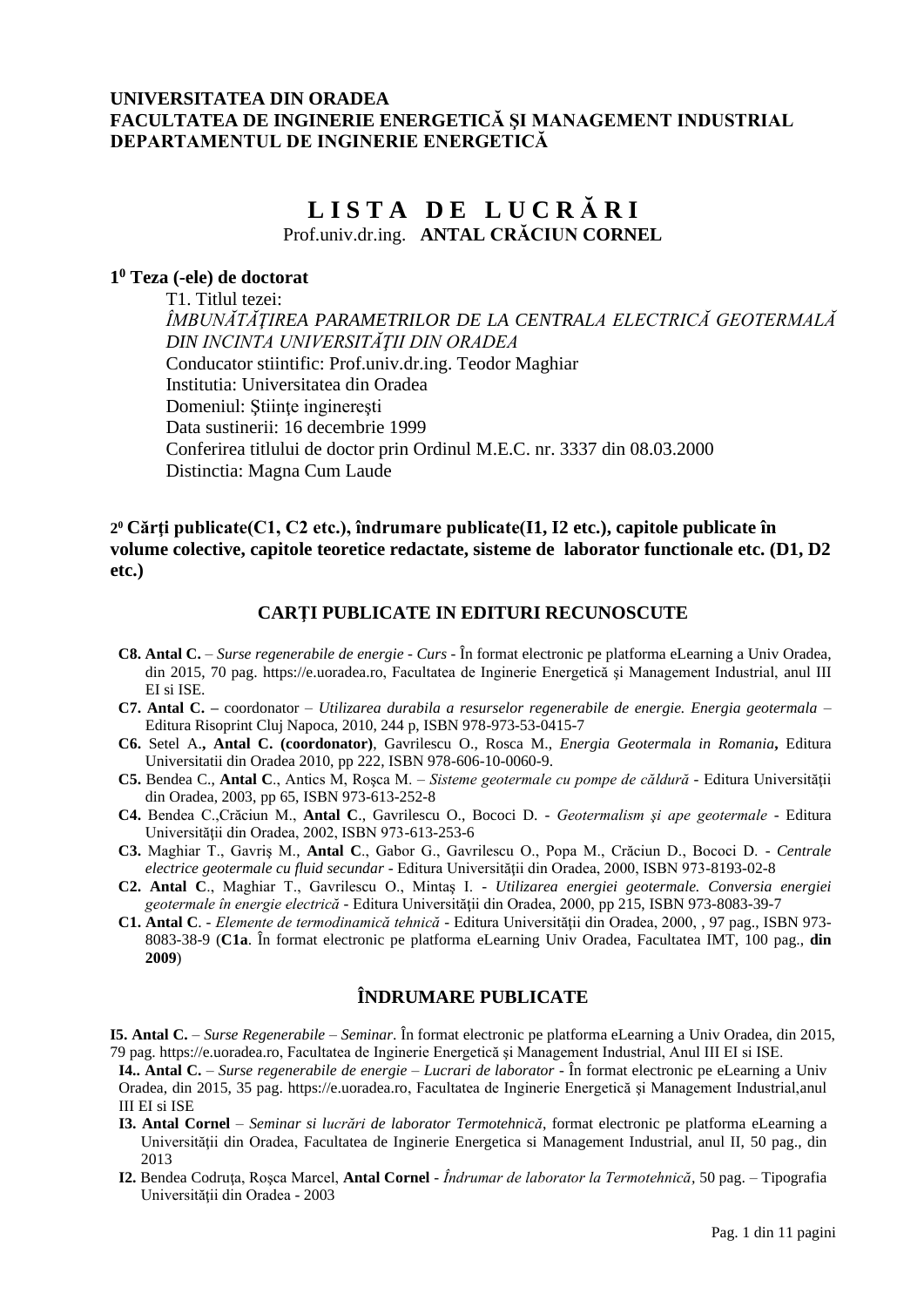**I1. Antal Cornel**, Roşca Marcel - *Termotehnică şi maşini termice* – Îndrumător pentru lucrări de laborator, 40 pag. – Litografia Universităţii din Oradea – 1992

# **3 <sup>0</sup> Publicaţii în reviste de specialitate (R1, R2 etc.), lucrari ştiintifice prezentate la sesiuni simpozioane, seminarii etc. din tară şi/sau din străinătate (Vi1, Vi2 etc.)**

### **PUBLICAŢII ÎN REVISTE DE SPECIALITATE**

- **R16.** Setel A., Gordan C., **Antal C**., Gordan M., Vancea C., *Aspects of the use of geothermal energy as a drying agent (pre-drying) of timber.* Journal of Electrical and Electronics Engineering, Volume 11, Number 1, pag. 21-26, May 2018, P-ISSN: 1844-6035, E-ISSN: 2067-2128, CD-ISSN: 2067–211X, Place of publishing: Oradea, Romania (Indexata **BDI**: Scopus, [EBSCO,](http://www.ebscohost.com/titleLists/asr-journals.htm) [Index Copernicus,](http://jml2012.indexcopernicus.com/Journal+of+Electrical+and+Electronics+Engineering,p2545,3.html) ProQuest, Ulrich's Update - Periodicals Directory, [Directory of Open Access Journals \(DOAJ\),](http://www.doaj.org/) JournalSeek - Online Scholarly Journals, SCIPIO)
- **R15.** Setel A., **Antal C.,** Badea G.E., *Automatic control for wood drying process using geothermal energy,* Jurnal of Sustainable Energy, nr. 4, vol. VI, 2015, pp. 152-155 (ISSN 2067-5534), **CNCSIS B+,** [www.energy](http://www.energy-cie.ro/)[cie.ro](http://www.energy-cie.ro/) *(BDI Google Scholar)*
- **R14.** Setel A., **Antal C.,** Badea G.E., *Study on geothermal energy utilization on wood drying,* Jurnal of Sustainable Energy, nr. 1, vol. V, 2014, pp. 22-24 (ISSN 2067-5534), **CNCSIS B+,** [www.energy-cie.ro](http://www.energy-cie.ro/) *(BDI Google Scholar)*
- **R13.** Setel A., **Antal C.,** Badea G.E., Sebesan M., *Possible uses of geothermal energy in the Sacuieni area,* Jurnal of Sustainable Energy, nr. 2, vol. V, 2014, pp. 47-49 (ISSN 2067-5534), **CNCSIS B+,** [www.energy](http://www.energy-cie.ro/)[cie.ro](http://www.energy-cie.ro/) *(BDI Google Scholar)*
- **R12.** Badea G.E., **Antal C.,** Rosca M., Setel A., Autocatalytic reduction of Cr (VI) on platinum electrode in acid solution, Revue Roumaine de Chimie, 2012, 57 (1), pg. 29-33, (**revista cotata ISI, IF 0,423**) ISBN-0035- 3930.G *(BDI Google Scholar), Scopus*
- **R11.** Setel A., **Antal C.,** Gavrilescu O., Badea G.E., *Parameters of thermal groundwater in the northern sector of higher Pannonian Western Plains,* Jurnal of Sustainable Energy, nr. 1, vol. II, 2011, pp. 34-38 (ISSN 2067- 5534), **CNCSIS B+** (ULRICH'S Periodicala Directory 2010, **Index Copernicus**) [www.energy-cie.ro](http://www.energy-cie.ro/) *(BDI Google Scholar)*
- **R10.** Setel A., **Antal C.,** *Pre-drying and drying installation of wood material and berries*, Jurnal of Sustainable Energy, nr. 4, vol. II, 2011 (ISSN 2067-5534), **CNCSIS B+** (ULRICH'S Periodicala Directory 2010, **Index Copernicus**) [www.energy-cie.ro](http://www.energy-cie.ro/) *(BDI Google Scholar)*
- **R9.** Bogdan H.V., Covaciu-Marcov S.D, **Antal C**., Cicort Lucaciu A.S., Sas. I., *New cases of winter – active amphibians in the thermal waters of Banat, Romania.* Archives of Biological Sciences, Belgrade, Vol. 63 Nr. 4, pp. 1219-1224 /2011 *(BDI Google Scholar, Scopus)* (**revistă cotată ISI – IF 0,747**) *6 citări ISI* 1/13/2016 Web of Science [5.20] Export

Record 1 of 5

Title: A nonnative fish assemblage in geothermal waters of Romania

Author(s): SasKovacs, I (SasKovacs, I.); Telcean, IC (Telcean, I. C.); CovaciuMarcov, SD (CovaciuMarcov, S. D.) Source: JOURNAL OF APPLIED ICHTHYOLOGY Volume: 31 Issue: 1 Pages: 211213 DOI: 10.1111/jai.12652 Published: JAN 2015

Accession Number: WOS:000347787000034 Author Identifiers:

Record 2 of 5

Title: Conservation implications on present distribution of herpetofauna from plain areas of the Western Banat region, Romania Author(s): Bogdan, HV (Bogdan, Horia Vlad); Ilies, D (Ilies, Dorina); Gaceu, O (Gaceu, Ovidiu)

Source: NORTHWESTERN

JOURNAL OF ZOOLOGY Volume: 9 Issue: 1 Pages: 172177

Article Number: 131508 Published: JUN 2013

Accession Number: WOS:000321078200023

ISSN: 15849074

Record 3 of 5

Title: WINTER ACTIVITY OF TERRESTRIAL ISOPODS FROM THERMAL HABITATS IN WESTERN ROMANIA

Author(s): Ferenti, S (Ferenti, Sara); Cupsa, D (Cupsa, Diana); CicortLucaciu, AS (CicortLucaciu, A. S.) ; CovaciuMarcov, SD (CovaciuMarcov, S. D.)

Source: ARCHIVES OF BIOLOGICAL SCIENCES Volume: 65 Issue: 2 Pages: 795800

DOI: 10.2298/ABS1302795F Published: 2013

Accession Number: WOS:000318826000047

ISSN: 03544664 Record 4 of 5

Title: Note on eight new thermal habitats with winteractive amphibians in Western Romania

Author(s): Sas, I (Sas, Istvan); Rosioru, CL (Rosioru, Corina L.); CovaciuMarcov, SD (CovaciuMarcov, SeverusDaniel)

Source: NORTHWESTERN

JOURNAL OF ZOOLOGY Volume: 8 Issue: 2 Pages: 382385

Article Number: 121211 Published: DEC 2012

Accession Number: WOS:000313763700028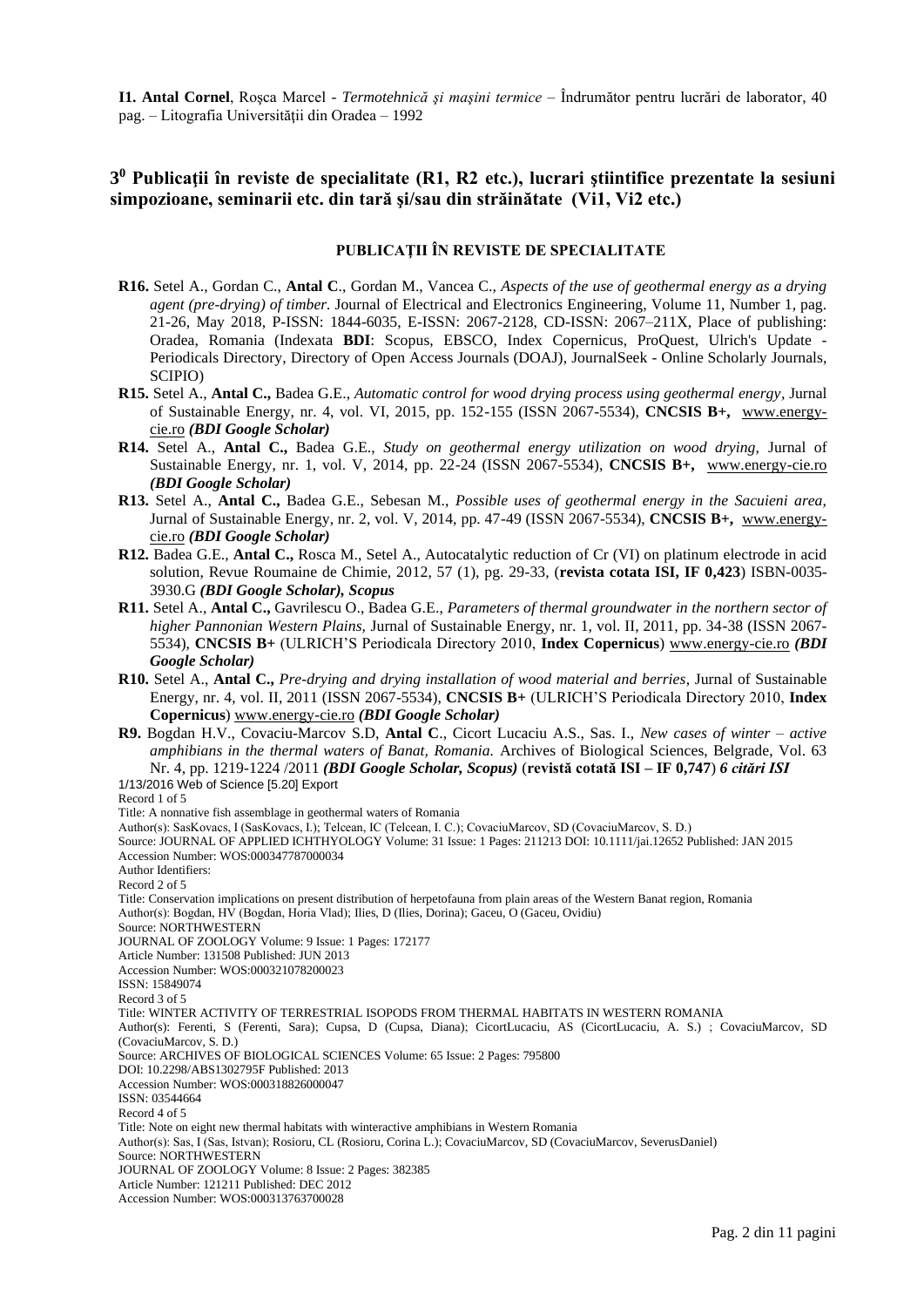Record 5 of 5

Title: Food Composition of a Pelophylax ridibundus (Amphibia) Population From a Thermal Habitat in Banat Region (Southwestern Romania)

Author(s): Bogdan, HV (Bogdan, Horia V.); CovaciuMarcov, SD (CovaciuMarcov, SeverusD.) ; Cupsa, D (Cupsa, Diana); CicortLucaciu, AS (CicortLucaciu, AlfredS.) ; Sas, I (Sas, Istvan)

Source: ACTA ZOOLOGICA BULGARICA Volume: 64 Issue: 3 Pages: 253261

Published: SEP 2012

Accession Number: WOS:000311064000005

Web of Science™

Page 1 (Records 1 5)

1/13/2016 Web of Science [5.20] Export

Transfer Service

http://apps.webofknowledge.com/OutboundService.do?action=go&displayCitedRefs=true&displayTimesCited=true&displayUsag eInfo=true&viewType=summa… 2/2

© 2016 THOMSON REUTERS TERMS OF USE PRIVACY POLICY FEEDBACK

- **R8.** Setel A., Sebesan M., Badea G.E., **Antal C.,** Sebesan R., *Physico-Chemical characterization of geothermal water from wells 1704 Sacuieni and 752 Sacuieni in north western Romania with ternary diagrams*, International Review of Applied Sciences and Engineering (ISSN 2062-0810), vol. 1, nr. 1-2, p 31-34, 2010 *(BDI Google Scholar, Ulrich's)*
- **R7.** Covaciu-Marcov S.D., Sas I, **Antal C**., Cicort-Lucaciu A.S., Buncan M., *We cannot hibernate again: new amphibian populations active during winter in the thermal habitats from Western Romania.* Biharean Biologist (**revista B+)** *(BDI Google Scholar)*, University of Oradea Publishing House, Vol. 4, No.2 – December 2010, p 153-159
- **R6.** Sas I., **Antal C**., Covaciu-Marcov S.D., *Tropics patch in the Holarctic: A new case of wintertime breeding of a Pelophylax ridibundus population in north-western Romania.* North-Western Journal of Zoology (**revistă cotată ISI – IF 0,841**), University of Oradea Publishing House, Vol. 6, No.1 – June 2010, p 128-133 *(BDI Google Scholar, Scopus)*, *11 citări ISI*

1/13/2016 Web of Science [5.20] Export Record 1 of 9 Title: Winteractive wolf spiders (Araneae: Lycosidae) in thermal habitats from western Romania Author(s): SasKovacs, EH (SasKovacs, EvaHajnalka) ; Urak, I (Urak, Istvan); SasKovacs, I (SasKovacs, Istvan); CovaciuMarcov, SD (CovaciuMarcov, SeverusDaniel) ; Rakosy, L (Rakosy, Laszlo) Source: JOURNAL OF NATURAL HISTORY Volume: 49 Issue: 1112 Pages: 675683 DOI: 10.1080/00222933.2014.909070 Published: MAR 27 2015 Accession Number: WOS:000348803900002 Record 2 of 9 Title: A nonnative fish assemblage in geothermal waters of Romania Author(s): SasKovacs, I (SasKovacs, I.); Telcean, IC (Telcean, I. C.); CovaciuMarcov, SD (CovaciuMarcov, S. D.) Source: JOURNAL OF APPLIED ICHTHYOLOGY Volume: 31 Issue: 1 Pages: 211213 DOI: 10.1111/jai.12652 Published: JAN 2015 Accession Number: WOS:000347787000034 Record 3 of 9 Title: PELOPHYLAX RIDIBUNDUS IN KAMCHATKA THERMAL WATERS Author(s): Lyapkov, SM (Lyapkov, S. M.) Source: ZOOLOGICHESKY ZHURNAL Volume: 93 Issue: 12 Pages: 14271432 DOI: 10.7868/S0044513414120101 Published: DEC 2014 Accession Number: WOS:000348894100004 ISSN: 00445134 Record 4 of 9 Title: WINTER ACTIVITY OF TERRESTRIAL ISOPODS FROM THERMAL HABITATS IN WESTERN ROMANIA Author(s): Ferenti, S (Ferenti, Sara); Cupsa, D (Cupsa, Diana); CicortLucaciu, AS (CicortLucaciu, A. S.) ; CovaciuMarcov, SD (CovaciuMarcov, S. D.) Source: ARCHIVES OF BIOLOGICAL SCIENCES Volume: 65 Issue: 2 Pages: 795800 DOI: 10.2298/ABS1302795F Published: 2013 Accession Number: WOS:000318826000047 ISSN: 03544664 Record 5 of 9 Title: A case of amphibians breeding in sulfurous water in Romania Author(s): Iiftime, A (Iiftime, Alexandru); Iftime, O (Iftime, Oana) Source: HERPETOZOA Volume: 25 Issue: 12 Pages: 8183 Published: JUL 30 2012 Accession Number: WOS:000307142700013 Record 6 of 9 Title: First Evidence of Reproductive Adaptation to "Island Effect" of a Dwarf Cretaceous Romanian Titanosaur, with Embryonic Integument In Ovo Author(s): GrelletTinner, G (GrelletTinner, Gerald); Codrea, V (Codrea, Vlad); Folie, A (Folie, Annelise); Higa, A (Higa, Alessandra); Smith, T (Smith, Thierry) Source: PLOS ONE Volume: 7 Issue: 3 Article Number: e32051 DOI: 10.1371/journal.pone.0032051 Published: MAR 8 2012 Accession Number: WOS:000303062000005 PubMed ID: 22412852 Record 7 of 9 Title: The formation of new characteristics in life cycle of the marsh frog (Rana ridibunda) in thermal pond conditions Author(s): Fominykh, AS (Fominykh, A. S.); Lyapkov, SM (Lyapkov, S. M.) Source: ZHURNAL OBSHCHEI BIOLOGII Volume: 72 Issue: 6 Pages: 403421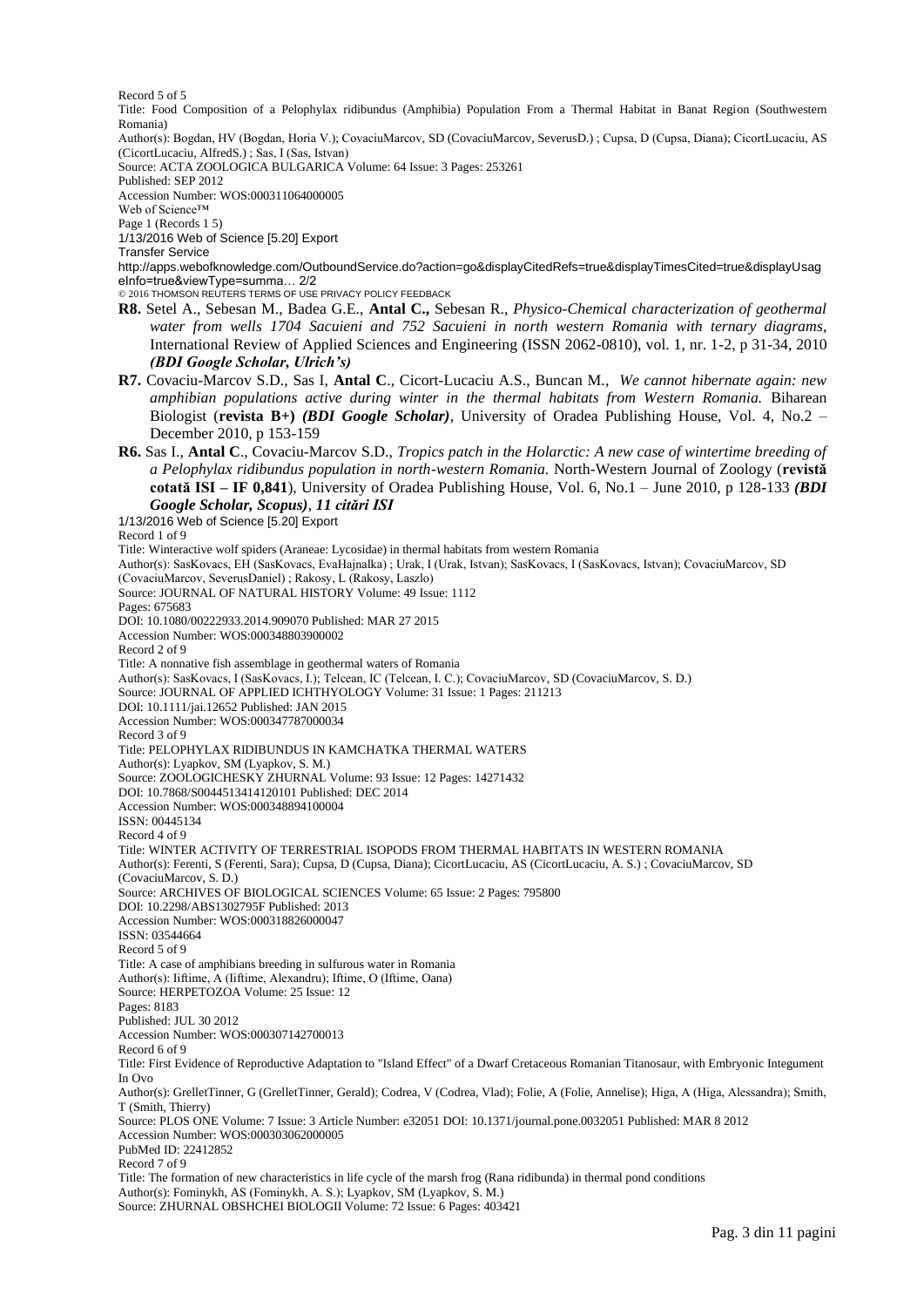Published: NOVDEC 2011 Accession Number: WOS:000298937800001

PubMed ID: 22292280

ISSN: 00444596

Record 8 of 9

Title: Hot winters: new thermal habitats with frogs active in winter in northwestern Romania

Author(s): CovaciuMarcov, SD (CovaciuMarcov, Severus D.); Rosioru, CL (Rosioru, Corina L.); Sas, I (Sas, Istvan)

Source: NORTHWESTERN JOURNAL OF ZOOLOGY Volume: 7 Issue: 1 Pages: 8186

Article Number: 111107 Published: JUN 2011

Accession Number: WOS:000292712900012 Record 9 of 9

Title: NEW CASES OF WINTERACTIVE AMPHIBIANS IN THE THERMAL WATERS OF BANAT, ROMANIA

Author(s): Bogdan, HV (Bogdan, HoriaVlad) ; CovaciuMarcov, SD (CovaciuMarcov, SeverusDaniel) ; Antal, C (Antal, Cornel);

CicortLucaciu, AS (CicortLucaciu, AlfredStefan) ; Sas, I (Sas, Istvan)

Source: ARCHIVES OF BIOLOGICAL SCIENCES Volume: 63 Issue: 4 Pages: 12191224

DOI: 10.2298/ABS1104219B Published: 2011

Accession Number: WOS:000299244500034

Web of Science™ Page 1 (Records 1 9)

© 2016 THOMSON REUTERS TERMS OF USE PRIVACY POLICY FEEDBACK

- **R5.** Maghiar T., **Antal C.,** *Power generation from low enthalpy geothermal resources.* GEO-HEAT CENTER Quarterly Bulletin. Oregon Institute of Technology, S.U.A., Vol. 22, No.2, June 2001, ISSN 0276-1084, p 35-37 *(BDI Google Scholar)*
- **R4.** Maghiar T., Gordan M., **Antal C.,** *The 2 MW electrogeothermal power plant from the University of Oradea.* Aletheia, Revistă de ştiinţă şi dialog interdisciplinar, Numărul 12/2001, p 205-212
- **R3.** Maghiar T., **Antal C.,** Roşca M., *Valorificarea apei geotermale la Universitatea din Oradea*. Revista Producerea, transportul și distribuția energiei electrice și termice. ISSN: 1224-1113, Numărul 2 / 2000, p 37 – 44
- **R2.** Maghiar T., Leuca T., Gavriş M., Manolescu M., **Antal C.,** *Adjustment system of an electric and geothermal installation.* World Energy System. An International Journal. ISSN 1198-0729. Volume 2, Number 1, August 1998, p 34-39
- **R1. Antal C**., *Optimal utilization of geothermal energy at the University of Oradea*, Romania. Reports, Geothermal Training Programme – United Nations University, Reykjavik, Iceland, 1995, p 1-30 *(BDI Google Scholar, 3 citări BDI)*

## **LUCRARI ŞTIINTIFICE PREZENTATE LA SESIUNI SIMPOZIOANE, SEMINARII ETC. DIN TARĂ ŞI/SAU DIN STRĂINĂTATE**

**V 61.** Robert GAVRILIUC, Marcel ROSCA, Codruta BENDEA, **Cornel ANTAL**, Doina CUCUETEANU - *Geothermal Energy in Romania - Country Update 2015-2019* - Proceedings World Geothermal Congress 2020, Reykjavik, Iceland, April 26 – May 2, 2020 (BDI Elsevier)

**V 60.** [Setel](http://apps.webofknowledge.com.am.e-nformation.ro/DaisyOneClickSearch.do?product=WOS&search_mode=DaisyOneClickSearch&colName=WOS&SID=E2icyD8XWwzsRbMaRSU&author_name=Setel,%20Aurel&dais_id=8252060&excludeEventConfig=ExcludeIfFromFullRecPage) A., Purcaru [D., Gordan C.E.,](http://apps.webofknowledge.com.am.e-nformation.ro/DaisyOneClickSearch.do?product=WOS&search_mode=DaisyOneClickSearch&colName=WOS&SID=E2icyD8XWwzsRbMaRSU&author_name=Purcaru,%20Dorina&dais_id=2958454&excludeEventConfig=ExcludeIfFromFullRecPage) **Antal C**. et al. - *[Aspects About the Conversion of Geothermal Energy Into](http://apps.webofknowledge.com.am.e-nformation.ro/full_record.do?product=WOS&search_mode=MarkedList&qid=8&SID=E2icyD8XWwzsRbMaRSU&page=1&doc=2&colName=WOS)  [Electricity in the North West of Romania](http://apps.webofknowledge.com.am.e-nformation.ro/full_record.do?product=WOS&search_mode=MarkedList&qid=8&SID=E2icyD8XWwzsRbMaRSU&page=1&doc=2&colName=WOS)* - Conference: 14th International Conference on Engineering of Modern Electric Systems (EMES), Location: Oradea, Romania, Date: June, 2017, Pages: 103-108, Published: 2017 *(articol indexat ISI*)

**V 59**. C. Bendea, **C. Antal**, F. Georgescu, B. Popa, F. Popa - *Thermal energy production from closed geothermal reservoirs using reinjection* – Published in: [ENERGY and ENVIRONMENT \(CIEM\), 2017 International](http://ieeexplore.ieee.org/xpl/mostRecentIssue.jsp?punumber=8115598)  [Conference. D](http://ieeexplore.ieee.org/xpl/mostRecentIssue.jsp?punumber=8115598)ate of Conference: 19-20 Oct. 2017. Date Added to IEEE *Xplore*: 01 December 2017. ISBN Information: Electronic ISBN: 978-1-5386-3943-6, Print on Demand(PoD) ISBN: 978-1-5386-3944-3. INSPEC Accession Number: 17412309. DOI: [10.1109/CIEM.2017.8120863.](https://doi.org/10.1109/CIEM.2017.8120863) Publisher: IEEE. Conference Location: Bucharest, Romania, 2017, <http://ieeexplore.ieee.org/document/8120863/> *(articol indexat ISI*, *BDI IEEE Xplore, Scopus*)

**V58. C Antal** , F Popa , M Mos , D Tigan , B Popa and V Muresan - *Advanced concepts and solutions for geothermal heating applied in Oradea, Romania* – International Conference on Applied Sciences (ICAS 2016), Book Series: IOP Conference Series – Material Science and Engineering, Volume 163, DOI: 10.1088/1757- 899X/163/1/012029, ISSN 1757-899X, Document Type:Proceedings Paper, Published: 2017, *articol indexat ISI* **V 57. Antal C. -** Geothermal Posibilities in Romania - The Third Iceland Geothermal Conference – IGC 2016 Reykjavik, Iceland, Aprilie 2016

**V 56**. Setel A., **Antal C**. Bococi D. Gordan M. - *Use of Geothermal Energy to Produce Electricity at Average Temperatures* - 13th International Conference on Engineering of Modern Electric Systems (EMES), Oradea, 11- 12 June 2015, Year: 2015, Pages: 1-4, DOI: [10.1109/EMES.2015.7158398,](http://dx.doi.org/10.1109/EMES.2015.7158398) IEEE Conference Publications, *articol indexat ISI* și IEEE Xplore Digital Library [http://ieeexplore.ieee.org,](http://ieeexplore.ieee.org/) ISBN: 978-1-4799-7649-2 (*2 citări BDI*)

**V 55**. Setel A., **Antal C.** Bococi D. Gordan M. - *[Considerations on the design of a low-power electric plant and](http://ieeexplore.ieee.org/xpl/articleDetails.jsp?arnumber=7158399&searchWithin=%22First%20Name%22:C&searchWithin=%22Last%20Name%22:Antal&newsearch=true)  [analysis of influence factors](http://ieeexplore.ieee.org/xpl/articleDetails.jsp?arnumber=7158399&searchWithin=%22First%20Name%22:C&searchWithin=%22Last%20Name%22:Antal&newsearch=true)* - 13th International Conference on Engineering of Modern Electric Systems (EMES), Oradea, 11-12 June 2015, Year: 2015, Pages: 1 - 4, DOI: [10.1109/EMES.2015.7158399,](http://dx.doi.org/10.1109/EMES.2015.7158399) IEEE Conference Publications, **articol indexat ISI** și IEEE Xplore Digital Library [http://ieeexplore.ieee.org,](http://ieeexplore.ieee.org/) ISBN: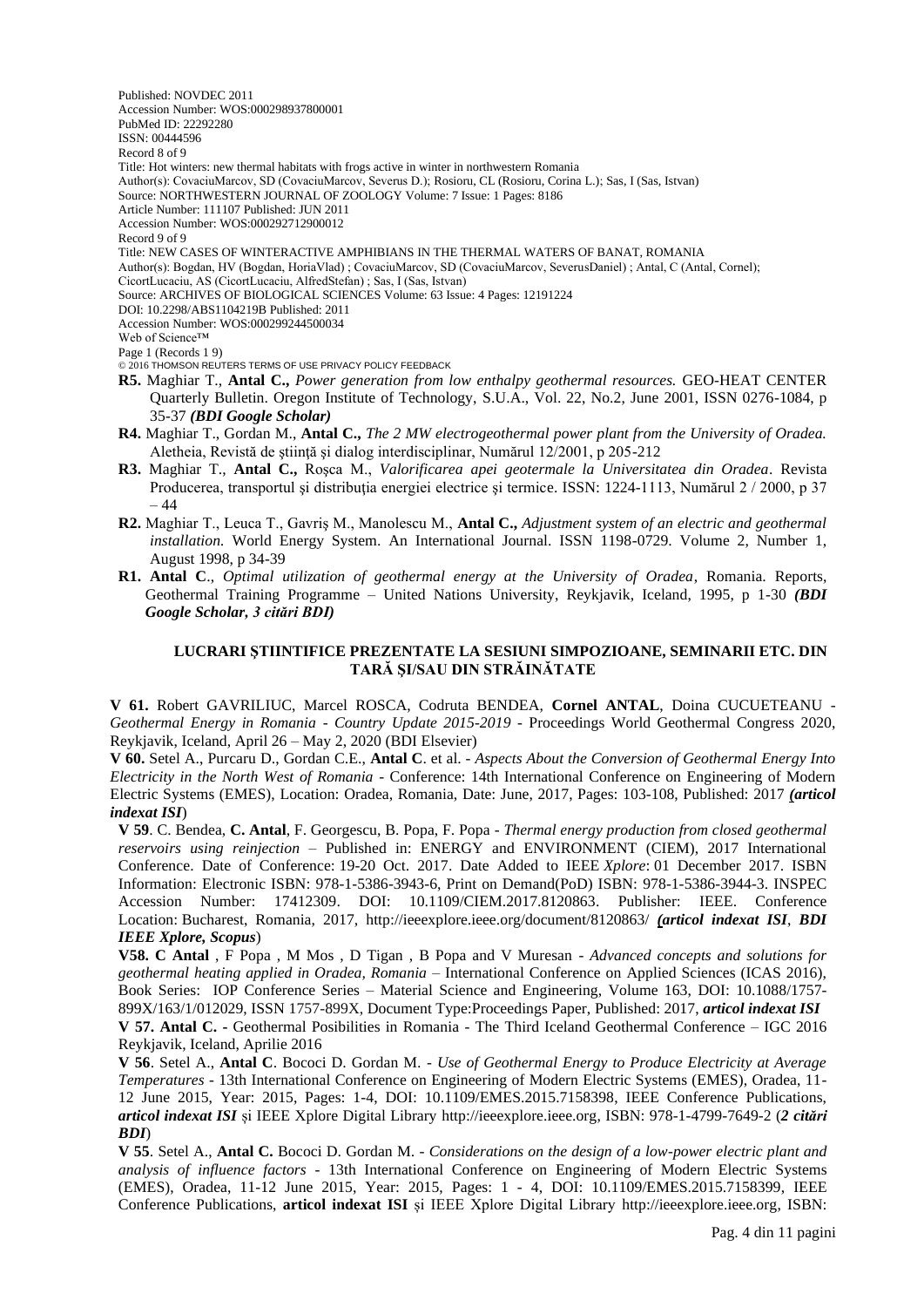978-1-4799-7649-2 (*2 citări BDI*) 1/13/2016 Web of Science [5.20] Export Web of Science™ Page 1 (Records 1 5) Record 1 of 5 Title: Use of Geothermal Energy to Produce Electricity at Average Temperatures Author(s): Setel, A (Setel, Aurel); Gordan, M (Gordan, Mircea); Antal, C (Antal, Cornel); Bococi, D (Bococi, Dana) Book Group Author(s): IEEE Source: 2015 13TH INTERNATIONAL CONFERENCE ON ENGINEERING OF MODERN ELECTRIC SYSTEMS (EMES) Published: 2015 Times Cited in Web of Science Core Collection: 0 Total Times Cited: 0 Accession Number: WOS:000363815100011 Conference Title: 13th International Conference on Engineering of Modern Electric Systems (EMES) Conference Date: JUN 1112, 2015 Conference Location: Oradea, ROMANIA ISBN: 9781479976508 Record 2 of 5 Title: Considerations on the Design of a LowPower Electric Plant and Analysis of Influence Factors Author(s): Setel, A (Setel, Aurel); Antal, C (Antal, Cornel); Bococi, D (Bococi, Dana); Gordan, M (Gordan, Mircea) Book Group Author(s): IEEE Source: 2015 13TH INTERNATIONAL CONFERENCE ON ENGINEERING OF MODERN ELECTRIC SYSTEMS (EMES) Published: 2015 Times Cited in Web of Science Core Collection: 0 Total Times Cited: 0 Accession Number: WOS:000363815100012 Conference Title: 13th International Conference on Engineering of Modern Electric Systems (EMES) Conference Date: JUN 1112, 2015 Conference Location: Oradea, **V 54.** Bendea C., **Antal C**., Rosca M. - *Geothermal Energy in Romania: Country Update 2010-2014* - Proceedings World Geothermal Congress 2015, Melbourne, Australia, 19-25 April 2015, ISBN: 978-1-877040- 02-3 *(BDI Google Scholar, 4 citări BDI)* **V53.** Gordan M., Vancea C., Setel A.,Costea M., Gordan C., **Antal C**. et al., *Cross border reservoir research towards sustainable use of geothermal energy,* Volum publicat de Universitatea din Szeged şi Universitatea din Oradea, Sesiunea de comunicări din cadrul proiectului HURO/1001/194/2.2.2, ISBN 978-963-306-237-1, pg.259- 386, Szeged - Oradea, 2013 **V52.** Setel A., Gordan M., **Antal C**., Vancea C., Gordan C., Bittenbinder M., *Geological Data on the Formation of which the Geothermal Energy Is Collected*, Volumul publicat: *Contributii la utilizarea eficienta a energiilor regenerabile in judetele Bihor si Hajdu-Bihar*, Sesiunea de comunicări in cadrul proiectului HURO/0802/083\_AF, ISBN 978-606-10-0960-2, Oradea 2012, pg. 110-112

**V51.** Setel A., Sebesan M., Badea G., Antal C., Barsan S.C., *Geothermalism in Bihor County*, Urban Energy Conference Proceedings, ISBN 978-963-313-039-1, pp. 107-110, Debrecen, Ungaria, 2011 *(BDI Google Scholar)*

**V 51 bis**. Covaciu-Marcov S.D., **Antal C**., Sas I., Cicort-Lucaciu A.S., Tit D. - New results regarding the monitoring of the thermal habitats with active amphibians during winter from Western Romania during the cold season 2010/2011 - *Revista Oltenia. Studii şi comunicări. Ştiinţele Naturii*. Tom. 27, No. 1/2011 ISSN 1454- 6914, 2011 *(B+ şi BDI Google Scholar)*

**V50.** Rosca M., **Antal C,** Bendea C., *Geothermal Energy in Romania: Country Update 2005 – 2009*, Proceedings World Geothermal Congress 2010, Bali, Indonezia, 25-29 April 2010 *(BDI Google Scholar, 13 citări BDI)*

**V.49** Gavrilescu O, Blaga A.C., Rosca M., **Antal C.,** Karytsas K., *Cascade Use of Low Enthalpy Geothermal Water at the University of Oradea,* Proceedings World Geothermal Congress 2010, Bali, Indonezia, 25-29 April 2010 *(BDI Google Scholar)*

**V48**. **Antal C.,** Setel A., Gavrilescu O., *Exploitability of geothermal resources in Pannonia Depresion*, Conferinta de Inginerie Energetica "Energie curate si accesibila CIE 2009", 4-5 iunie 2009, Baile Felix, Analele Universitatii din Oradea, Fascicola de Energetica nr. 15, 2009, ISSN 1224-1261, p 154-157 *(BDI Google Scholar, 8 citări BDI)*

**V47**. **Antal C.,** Setel A., Gavrilescu O., *Experimental models to use geothermal energy*, Conferinta de Inginerie Energetica "Energie curate si accesibila CIE 2009", 4-5 iunie 2009, Baile Felix, Analele Universitatii din Oradea, Fascicola de Energetica nr. 15, 2009, ISSN 1224-1261, p 158-163 *(BDI Google Scholar)*

V46. Antal C., Rosca M., *Current status of geothermal development in Romania*. 30<sup>th</sup> Anniversary Workshop of the UNU Geothermal Training Programme, August 26-27, 2008, Reykjavik, Islanda *(BDI Google Scholar, 3 citări BDI)*

**V45**. Setel A., **Antal C.,** Gavrilescu O., *Using of geothermal water in drying process*, Conferinta de Inginerie Energetica "Energie curate si accesibila CIE 2008", 29-30 mai 2008, Baile Felix, Analele Universitatii din Oradea, Fascicola de Energetica nr. 14, 2008, ISSN 1224-1261, p 220-222 *(BDI Google Scholar)*

**V44 bis**. Gordan M., Maghiar T., Gavrilescu O., **Antal C**., *Modernizing Method of the Heating System for the University of Oradea*, Revista Transactions-Geothermal Resources Council, 2003, p 89-92 *(BDI Scopus, Google Scholar)*

**V44.** Tomescu A.M., **Antal C.,** *Aspects of the quality – environmental management system and cleaner production.* International Geothermal Conference (IGC – 2003), 14-17 September 2003, Reykjavik, Islanda *(BDI*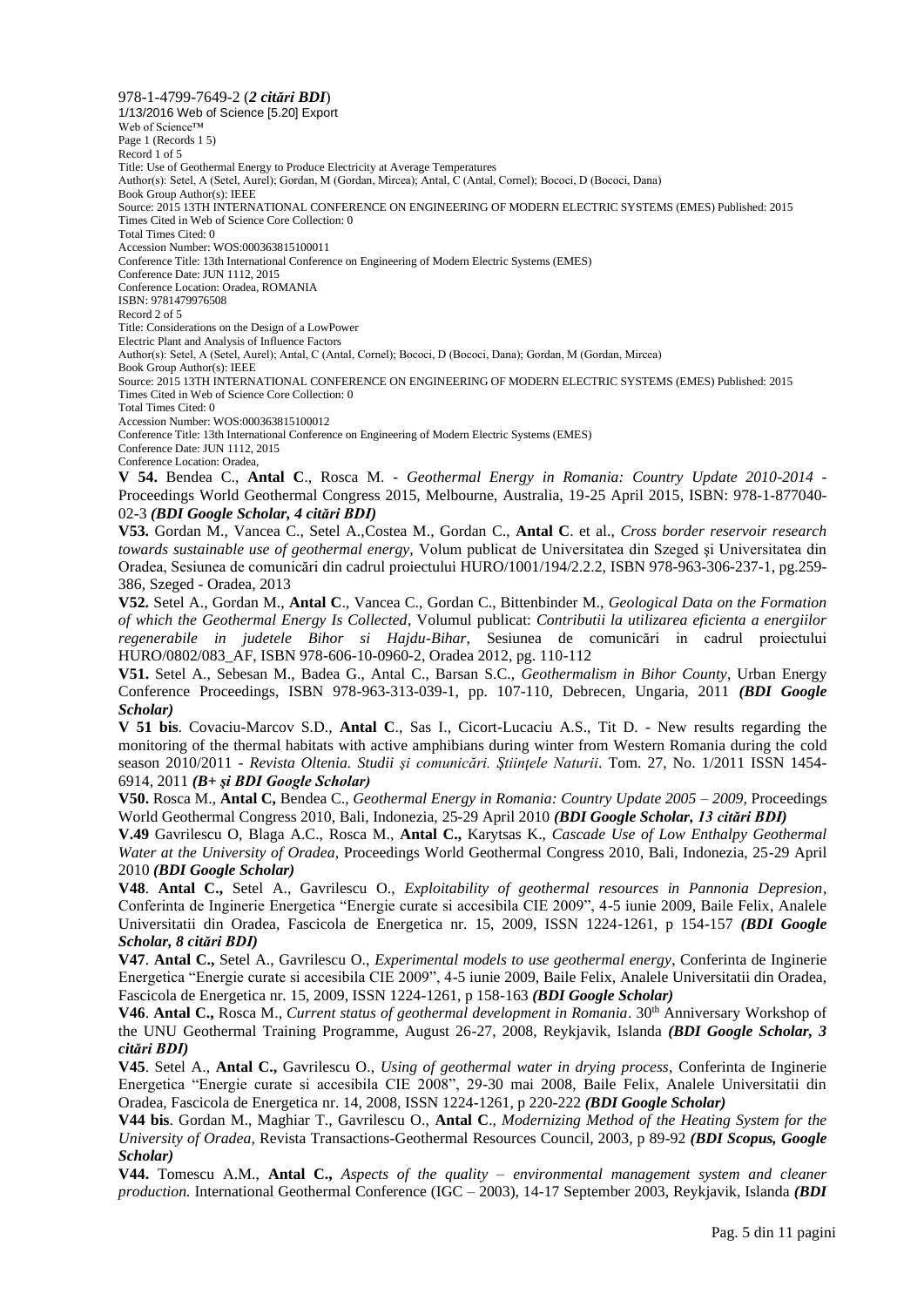#### *Google Scholar)*

**V43**. Roşca M., **Antal C.,** *Geothermal Training in Oradea*. European Geothermal Conference, 25-30 May 2003, Szeged, Ungaria

**V42**. Maghiar T., Gordan M., Gavrilescu O., **Antal C.,** *Oradea University geothermal heating system modernising process.* European Geothermal Conference, 25-30 May 2003, Szeged, Ungaria *(BDI Google Scholar)*

**V41.** Maghiar T., Gordan M., **Antal C.,** Gavrilescu O., *Using Heat pumps for residual geothermal waters heating recovering*. European Geothermal Conference, 25-30 May 2003, Szeged, Ungaria

**V40. Antal C.,** Maghiar T., Gordan M., *Comparison of geothermal energy with other renewable energies / Comparaţie între energia geotermală şi alte energii reînnoibile*. International Conference RSEE'2002, Mai 2002, Felix Spa

**V39. Antal C.,** Bendea C., Antics M., *Assessment of waste geothermal waters energetic potential from Oradea zone for using heat pumps / Evaluarea potenţialului energetic al apelor geotermale uzate termic din zona Oradea pentru utilizarea pompelor de căldură*. International Conference RSEE'2002, Mai 2002, Felix Spa

**V38.** Maghiar T., **Antal C.,** Niţu D., *Microwave teledetection, expectation for new geothermal water resources detection in Bihor county, Romania*. International Conference RSEE'2002, Mai 2002, Felix Spa

**V37. Antal C.,** Bendea C., Gordan M., *Activităţi necesare pentru promovarea pompelor de căldură din sursă geotermală*. Analele Universităţii din Oradea, Fascicola Colegiului Tehnic, Economic şi de Administraţie, ISSN 1582-7186, 2002

**V36. Antal C.,** Bendea C., Cohut I., *Clasificarea pompelor de căldură cu sursă geotermală*. Analele Universităţii din Oradea, Fascicola Colegiului Tehnic, Economic și de Administrație, ISSN 1582-7186, 2002

**V35. Antal C.,** Bendea C., Antics M., *Caracteristicile apelor geotermale din zona Oradea*. Analele Universităţii din Oradea, Fascicola Colegiului Tehnic, Economic și de Administrație, ISSN 1582-7186, 2002

**V34. Antal C.,** Bendea C., Gordan M., *Consideraţii privind utilizarea pompelor de căldură pentru recuperarea căldurii din apa geotermală*. Analele Universităţii din Oradea, Fascicola Colegiului Tehnic, Economic şi de Administraţie, ISSN 1582-7186, 2002

**V33. Antal C.,** Gordan M., *Simularea functionării schimbătoarelor de căldură ale centralei electrice geotermale*. Analele Universităţii din Oradea, Fascicola Colegiului Tehnic, Economic şi de Administraţie, ISSN 1582-7186, 2002

**V32.** Maghiar T., Gordan M., **Antal C.,** *Understanding nature and society*. Analele Universităţii din Oradea, Fascicola Colegiului Tehnic, Economic şi de Administraţie, ISSN 1582-7186, 2002

**V31.** Maghiar T., **Antal C.,** Gavrilescu O. *Schimbătoare de căldură îngropate*. Analele Universităţii din Oradea, Fascicula Protecţia Mediului, ISSN 1224-6255, 2001

**V30.** Maghiar T., **Antal C.,** Gavrilescu O. *Utilizarea energiei termice a apelor geotermale în piscicultură*. Analele Universităţii din Oradea, Fascicula Protecţia Mediului, ISSN 1224-6255, 2001

**V29**. Maghiar T., **Antal C.,** Gavrilescu O. *Utilizări industriale ale energiei geotermale*. Analele Universităţii din Oradea, Fascicula Protecția Mediului, ISSN 1224-6255, 2001

**V28**. Maghiar T., **Antal C.,** Gavrilescu O. *Aspecte ecologice privind utilizarea energiei geotermale*. Analele Universităţii din Oradea, Fascicula Protecţia Mediului, ISSN 1224-6255, 2001

**V27**. Maghiar T., **Antal C.,** Gavrilescu O. *Stadiul în Europa privind utilizarea pompelor de căldură pentru recuperarea energiei termice a apelor geotermale*. Analele Universităţii din Oradea, Fascicula Protecţia Mediului, ISSN 1224-6255, 2001

**V26**. Maghiar T., **Antal C.,** Gavrilescu O. *Utilizarea energiei termice reziduale a apelor geotermale*. Analele Universităţii din Oradea, Fascicula Protecţia Mediului, ISSN 1224-6255, 2001

**V25.** Maghiar T., Gordan M., **Antal C.,** *The 2 MW electrogeothermal power plant from the University of Oradea*. Proceedings of the 26th Annual Congress of the American Romania Academy, July 25-29 2001, Montreal, Canada, p 519-524

**V24. Antal C.,** Maghiar T., *Automatic control and data acquisition (SCADA) for geothermal systems.* European Summer School on Geothermal Energy Applications. Text-book. Oradea, 26 Aprilie – 5 Mai 2001, p 305-310 *(BDI Google Scholar, 2 citări BDI))*

**V23.** Maghiar T., **Antal C.,** *Power generation from low enthalpy geothermal resources*. European Summer School on Geothermal Energy Applications. Text-book. Oradea, 26 Aprilie – 5 Mai 2001, p 109-112 *(BDI Google Scholar, 23 citări BDI))*

**V22.** Gordan M., Maghiar T., **Antal C.,** *The 2 MW electrogeothermal power plant from the University of Oradea.*  World Geothermal Congress, CD, Kyusmu-Tohoku, Japonia, mai 2000, p 3229-3232

**V21.** Maghiar T., **Antal C.,** Gabor G., Gavrilescu O., Almăşan I., *Simulation of the geothermal power plant's vaporizers and condensers from the University of Oradea*. 3th International Conference on Renewable Sources and Environmental Electro-Technologies RSEE'2000, May 2000, Felix Spa, Romania, p 63-71

**V20.** Maghiar T., **Antal C.,** Gabor G., Gavrilescu O., Almăşan I., *The geothermal system from the University of Oradea - a new strategy simulation for the heat station*, Second International Conference on Renewable Sources and Environmental Electro-Technologies RSEE'98, Mai 1998, Felix Spa, Romania, p 24-29, *(BDI Google Scholar, 5 citări BDI))*

**V19.** Maghiar T., **Antal C.,** Cohut I., *Cascaded use of the geothermal water at the University of Oradea. The*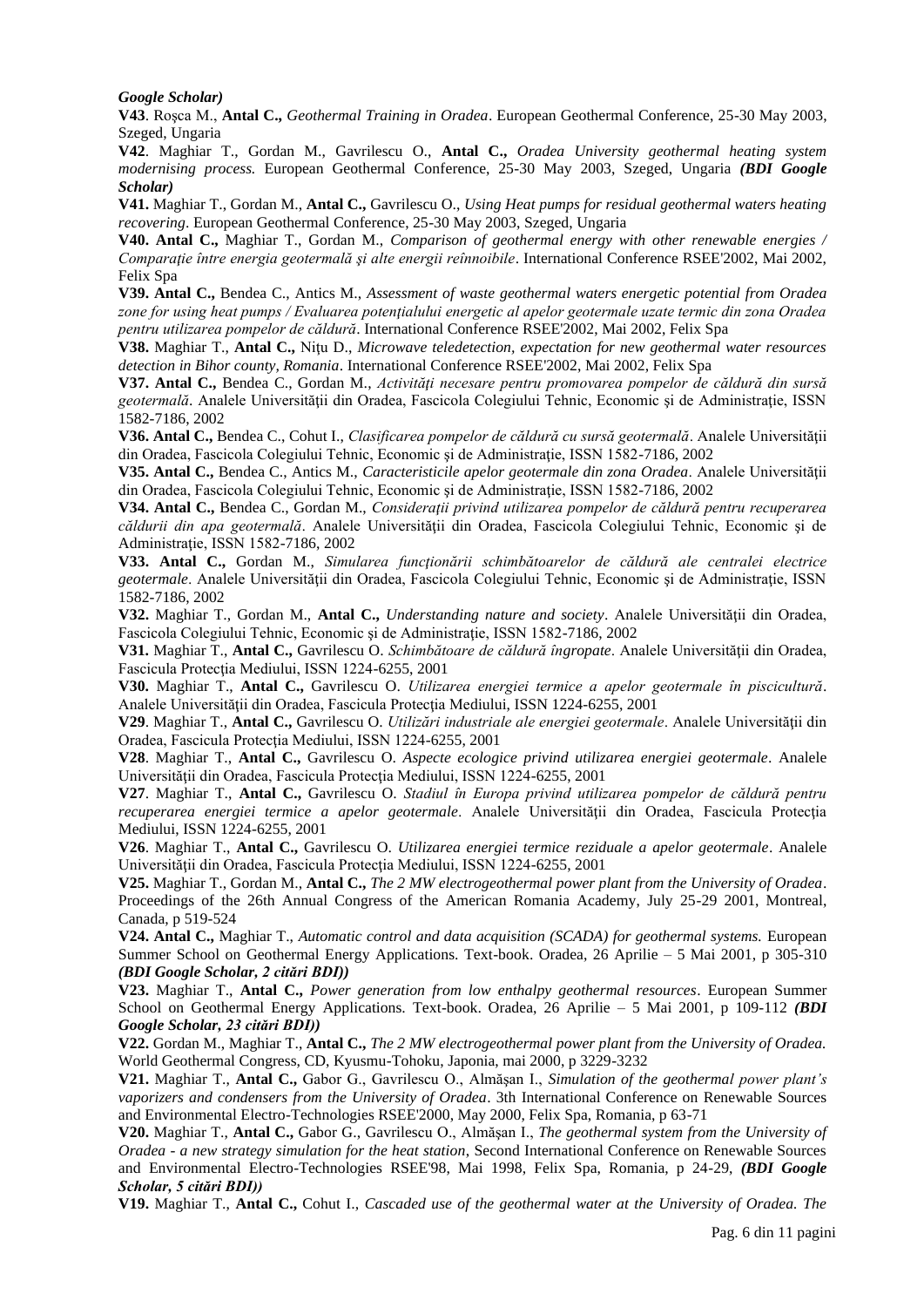*SCADA system*. Analele Universităţii din Oradea, Fascicola de Energetică, vol.III, 1998, p 133-140 *(BDI Google Scholar)*

**V18.** Maghiar T., Leuca T., Gavriş M., **Antal C.,** *Operating strategy overview for the geothermal system at the University of Oradea / Consideraţii privind strategia de operare pentru sistemul geotermal de la Universitatea din Oradea*. Prima Conferinţă Internaţională de Surse Regenerabile şi Electrotehnologii Ambientale. Oradea, iunie 1996, p 331-337

**V17.** Maghiar T., Augustssn D., Gavriş M., **Antal C.,** Gergely E., *Determination of a PID regulator parameters with ACSL Graphic Modeller Softaware / Determinarea parametrilor unui regulator PID cu programul de modelare grafică ACSL.* Prima Conferinţă Internaţională de Surse Regenerabile şi Electrotehnologii Ambientale. Oradea, iunie 1996, p 324-330

**V16.** Maghiar T., Leuca T., Gavriş M., Manolescu M., **Antal C.,** *Adjustment system of an electric and geothermal installation. International* Word Energy System Conference, Toronto, Canada, June 19-21, 1996

**V15.** Maghiar T., Crăciun D., Gavrilescu O., **Antal C.,** *Consideration regarding the solution used in the piston motor in the electric plant of the University of Oradea: adjustable excentricity turn shaft / Consideraţii privind soluţia de arbore cotit cu excentricitate reglabilă utilizată la motorul cu piston din cadrul centralei electrice geotermale de la Universitatea din Oradea,* A 3-a Conferinţă Internaţională de Ingineria Sistemelor Moderne în Electrotehnică, EMES 95, Oradea, iunie 1995, p 105-108

**V14.** Maghiar T., Crăciun D., Gavrilescu O., **Antal C.,** *Consideration regarding the sealing solution without contact elements, usable for the piston motor in the geothermal electric power plant in the University of Oradea / Consideraţii privind soluţia de etanşare fără elemente în contact, utilizabilă la motorul cu piston din cadrul centralei electrice geotermale de la Universitatea din Oradea,* A 3-a Conferinţă Internaţională de Ingineria Sistemelor Moderne în Electrotehnică, EMES 95, Oradea, iunie 1995, p 99-104

**V13**. Maghiar T., Leuca T., Gavriş M., **Antal C.,** Gavrilescu O., *Determination and optimization of the main parameters of geothermal electric power plants,* World Geothermal Congress, Florenţa - Italia, 18-31 Mai 1995, p 2053-2058

**V12.** Maghiar T., Gavriş M., **Antal C.,** Gergely E., Gavrilescu O., *Reglarea temperaturii CO2 gaz în limitele prestabilite la intrarea în motorul geotermal.* Analele Universităţii din Oradea, mai 1994, p 385-392

**V11.** Maghiar T., Gavriş M., **Antal C.,** Gergely E., Gavrilescu O., *Controlul şi menţinerea în domeniu a presiunii de intrare în motorul geotermal.* Analele Universităţii din Oradea, mai 1994, p 377-384

**V10.** Maghiar T., Gavriş M., **Antal C.,** Gergely E., Gavrilescu O., *Mod de implementare pe controlerul TI 305 a buclei de reglare a temperaturii CO2 lichid din instalaţia electrogeotermală,* Analele Universităţii din Oradea, mai 1994, p 393-404

**V9.** Maghiar T., Leuca T., **Antal C.,** *Contribution a la mise en valeur du potentiel energetique geothermique en vue de la production d'energie electrique*, International Symposium Geothermics 94 in Europe Orléans - France 8-9 febr. 1994, p 513-516

**V8.** Maghiar T., Gavrilescu O., **Antal C.,** Popa M., Blaga F., *Analiza comparativă a fluidelor de lucru utilizate în centralele electrice geotermale,* Sesiunea jubiliară de comunicări ştiinţifice, Oradea 1993, 317-319

**V7.** Maghiar T., **Antal C.,** Gavrilescu O., Popa M., Crăciun D., *Contribuţii privind optimizarea funcţionării centralei electrice geotermale,* Sesiunea jubiliară de comunicări ştiinţifice, Oradea 1993, p 313-316

**V6.** Maghiar T., **Antal C.,** Gavrilescu O., Blaga F., *Consideraţii privind distribuţia utilizată la motorul cu piston al instalaţiei electrice geotermale,* Sesiunea anuală de comunicări ştiinţifice, Oradea 1992, p 348-353

**V5.** Maghiar T., Fodor D., **Antal C.,** Gavrilescu O., Popa M., *Consideraţii privind randamentul ciclului termodinamic de funcţionare a centralei electrice geotermale*, Sesiunea anuală de comunicări ştiinţifice, Oradea 1992, p 344-347

**V4.** Maghiar T., Roşca G., Bondor K., **Antal C.,** Gavrilescu O., *Determinarea temperaturii de intrare a apei calde în centrala electrică geotermală, în ipoteza utilizării unui bazin de acumulare. Transferul de căldură în regim nestaţionar între apa din bazin şi mediul exterior*, Sesiunea anuală de comunicări ştiinţifice, Oradea 1992, p 338-343

**V3.** Maghiar T., Cornea C., **Antal C.,** Gavrilescu O., *Consideraţii privind dependenţa debitului de apă rece de turaţia pompei de CO2 lichid a centralei electrice geotermale, ţinând cont de fenomenul de cavitaţie*, Sesiunea anuală de comunicări ştiinţifice, Oradea 1992, p 333-337

**V2.** Maghiar T., Leuca T., Gordan M., Gordan C., **Antal C.,** Gavrilescu O., *Proiectarea asistată de calculator a centralei electrice geotermale. Determinarea şi optimizarea parametrilor principali ai centralei,* Sesiunea anuală de comunicări ştiinţifice, Oradea 1992, p 327-332

**V1.** Maghiar T., **Antal C.,** Popa G., Vesseleny T., Roşca M., *Consideraţii privind determinarea ciclului optim pentru evoluţia bioxidului de carbon în instalaţiile de conversie a energiei termice în energie electrică*, Sesiunea anuală de comunicări ştiinţifice, Oradea 1991, p 7-13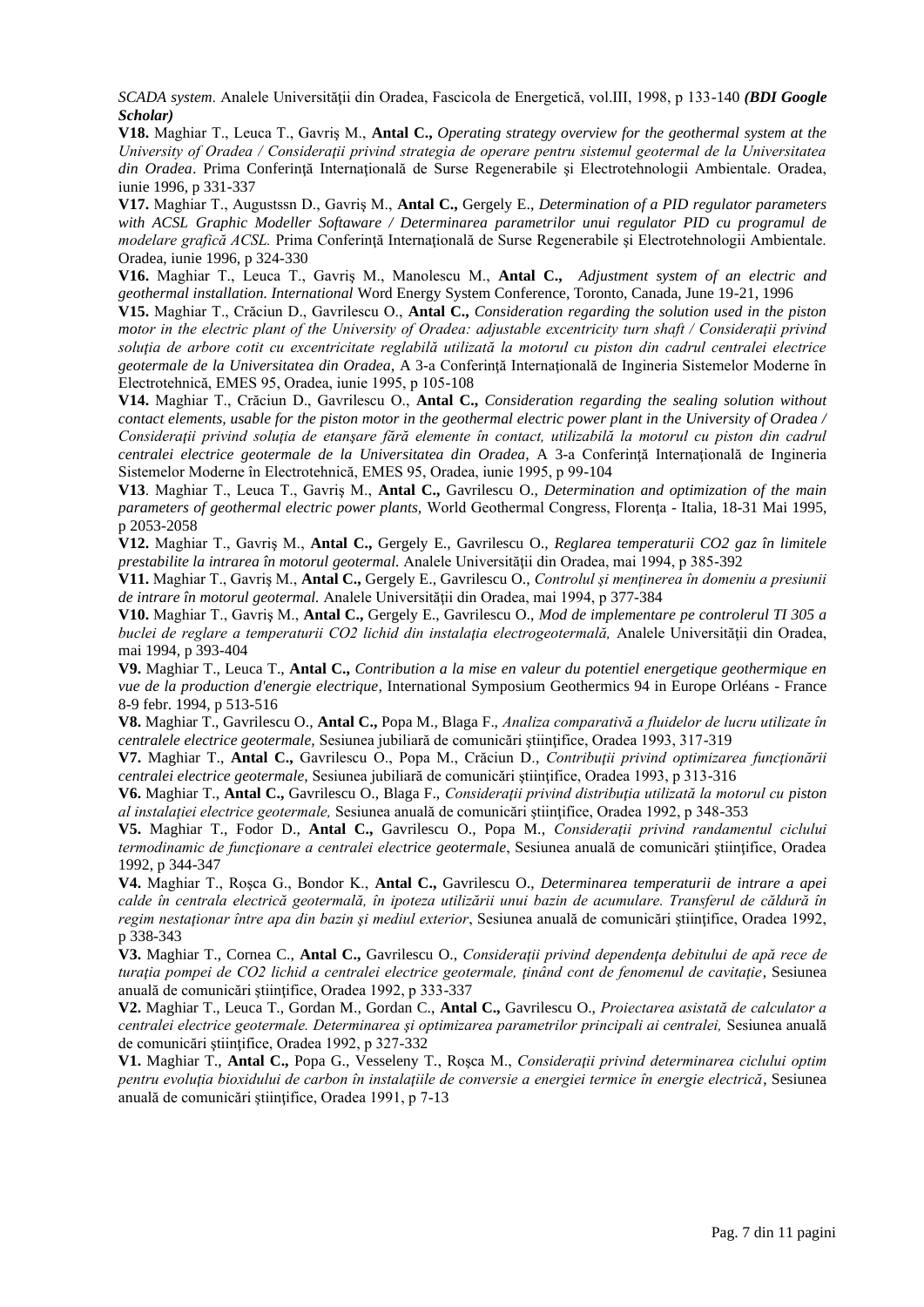# **4 <sup>0</sup> PROIECTE DE CERCETARE-DEZVOLTARE. INOVARE (CNCSIS, ANSTI, LEONARDO ETC.) (P1, P2 ETC.) PE BAZA DE CONTRACT/GRANT**

**P41**. *Pre-Feasibility Study Geothermal District Heating in Oradea, Romania*, Proiect nr. 457/UDPI/15.07.2015, 300.000 €. Participant (director proiect: Prof.univ.dr. Rosca Marcel), realizat in 2017

**P40.** *Eficientizarea durabilă a utilizării energiei geotermale prin automatizarea unui sistem de încălzire ecologic,* Tip contract PN III-P2-719/24.08.2017, Participant (director proiect: Prof.univ.dr.Gordan Ioan Mircea), 2017

**P39**. *Sistem de management al energiei obţinute din surse regenerabile, pentru mici comunităţi izolate*, Tip contract PN-II-PT-PCCA-2013-4-1462, Contract nr. 53/2014, nr. membri 12, valoare 650.000 lei, Perioada 2014- 2016, Participant

**P38.** *Cross border reservoir research towards sustainable use of geothermal energy,* Tip contract HURO Nr. proiect HURO/1001/194/2.2.2, Perioada 2012-2013, Participant

**P37.** *Geologic Thermal Heating and Electricity with Romanian and Hungarian Interregional Cooperation*, Tip contract HURO, Nr. proiect HURO/0901/210/2.2.2, Perioada 2007-2013, Participant

**P36.** *Research on engines in a single regime running*, Tip contract HURO, Nr. proiect HURO/0901/258/2.2.2, Perioada 2007-2013, Participant

**P35.** *Joint Network Multimedia System of University of Debrecen and University of Oradea*, Tip contract: HURO, Nr.proiect: HURO /0901/265/1.2.3, Perioada: 2010-2013, Participant

**P34.** *High Speed Next Generation Network Integration Between University of Debrecen and University of Oradea,* Tip contract: Hu-Ro, Nr.proiect: HURO /0802/012, Perioada: 2010-2013, Participant

**P33.** *Utilizarea durabilă şi cu eficienţă maximă a energiei geotermale în zona Săcuieni – Letavertes, EGSL* – Program european Hungary – Romania Cross – Border Cooperation, Contract HURO/0801/006, perioada 2010- 2011, Participant.

**P32.** *Creating a Central European Thermal Water Research Cluster –* Program FP7-REGIONS-2007-2/204555, acronim CLUSTHERM, perioada 2008-2010, membru, reprezentant al Universitatii din Oradea in Comitetul Stiintific din partea ADR Nord-Vest

**P31.** *Evaluarea resurselor geotermale şi a potenţialului de utilizare durabilă a energiei geotermale din România* - Autoritate contractantă ANSTI, Centrul Naţional de Management Programe, Program Parteneriate în domenii prioritare PN2, Subprogram 2 Energie, Contract nr. 21073/14.09.2007, perioada 2007-2010, **Director de proiect. P30.** *Centru de integrare stiintifica euro-regionala Oradea – Debrecen* – Program PHARE CBS RO 2004/016- 940.01.01.15, perioada 2006-2009, participant

**P29.** *Potenţialul geotermal din România.* Autoritate contractantă PETROM SA, membru OMV Group. Contract nr. 8460004706/2007, perioada 2007-2008, **Director de proiect.**

**P28.** *Centru de transfer tehnologic CNCG-CTT* - Autoritate contractantă MEdC, Autoritatea Naţională pentru Cercetare Ştiinţifică ANCS, Proiect Infratech 39/15.02.2007, 2006-2007, Participant.

**P27.** *High Solar Fraction Heating and Cooling Systems with Combination of Innovative Components and Methods (High-Combi)* – Program FP 6, Contract TREN/07/FP6EN/S07.68923/038659, perioada 2007-2011, participant

**P26.** *Efficient low temperature geothermal binary power (LOW-BIN),* Program FP6, Contract TREN/05/FP6EN/S07.53962/518277, perioada 2006-2009, participant

**P25.** *Reaching the Kyoto targets by means of a wide introduction of ground coupled heat pumps (GCHP) in the built environment (GROUND-REACH)* – Program FP6, Contract EIE/05/105/S12.420205, perioada 2006-2008, participant

**P24.** *Atingerea scopurilor determinate de protocolul Kyoto prin introducerea pompelor de caldura cu surse subterane in zonele construite* – Program CEEX CORINT, Contract 95/2006, perioada 2006-2008, participant

**P23.** Energie geotermala binara eficienta la temperatura joasa – Program CEEX CORINT. Contract 94/2006, perioada 2006-2008, participant

**P22**. *Retea europeana inovatoare pentru sisteme geotermale stimulate* – Program CEEX CORINT, Contract 103/2006, perioada 2006-2008, participant

**P21.** *Enhanced Geothermal Innovative Network for Europe (ENGINE)* – Program FP6, Contract 019760 (SES 6), perioada 2006-2008, participant

**P20.** *Ground coupled heat pumps of high technology (GROUNDHIT),* Program FP 6, Contract TREN/04/FP6EN/S07.31402/503063, perioada 2004-2008, participant

**P19**. *Documentare privind folosirea apei geotermale pentru depoluarea mediului,* Contract 68/29.08.2003 încheiat cu Ministerul Transporturilor, Construcţiilor şi Turismului, 2003-2004, Participant.

**P18.** *Documentări privind utilizarea apei geotermale pentru încălzirea locuinţelor şi prepararea apei calde menajere,* Contract 69/29.08.2003 încheiat cu Ministerul Transporturilor, Construcţiilor şi Turismului, 2003- 2004, **Responsabil temă.**

**P17.** *Soluţii pentru utilizarea în cascadă a energiei geotermale în cadrul comunităţilor rurale,* Contract 374/26.09.2003, Subcontract 8527 încheiat cu Ministerul Educaţiei, Cercetării şi Tineretului, Proiect prioritar, PNCDI Programul Mener, 2003-2004, Participant.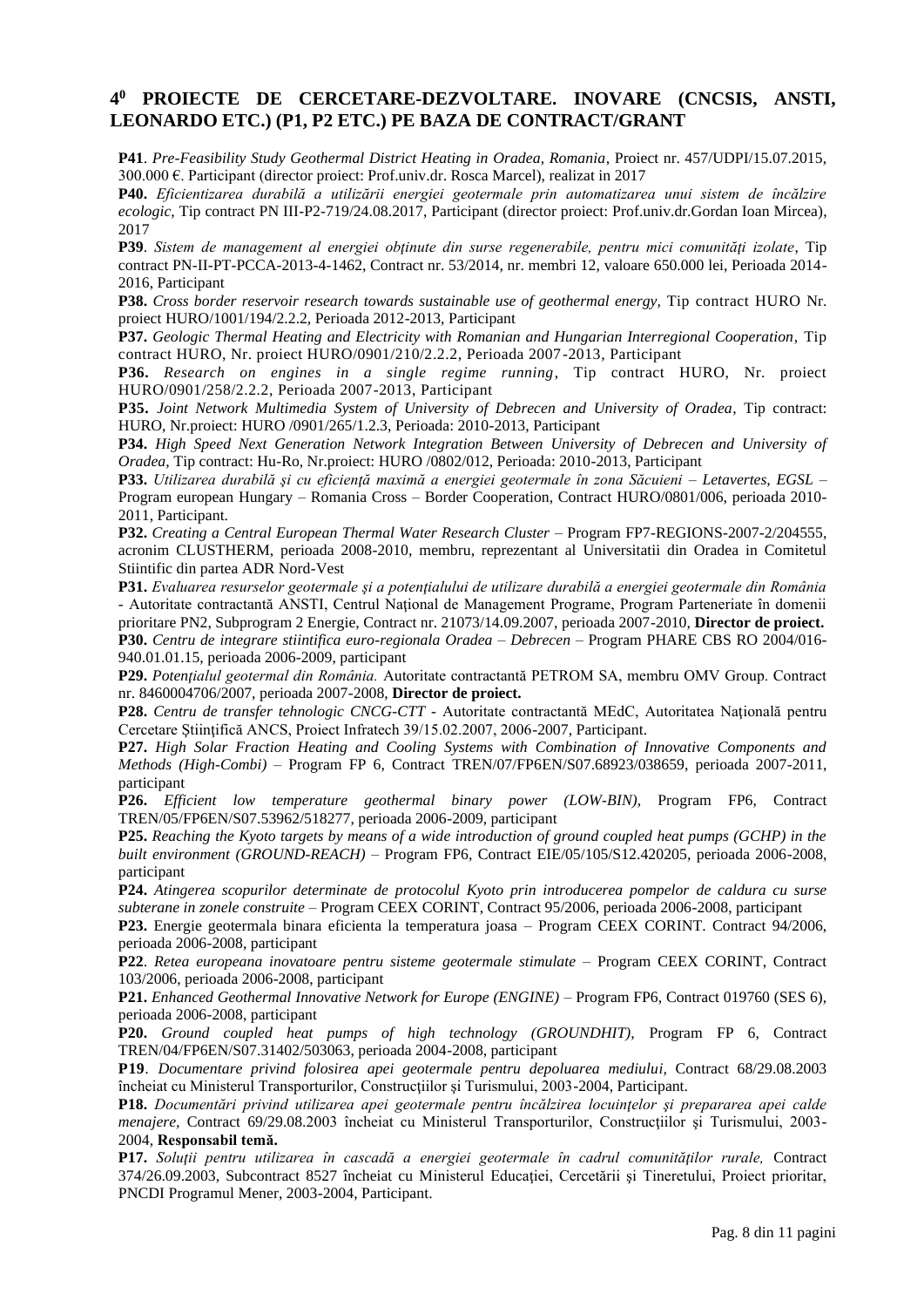**P16.** *Utilizarea pompelor de căldură pentru recuperarea căldurii reziduale din apele geotermale şi apele uzate termic,* Contract 294/1999 încheiat cu ANSTI (PNCDI, Program Relansin)**,** 1999-2002, **Responsabil temă.**

**P15.** *Action Learning pentru IMM-urile din judeţele Bihor, Sălaj şi Satu-Mare* – Program Phare 2000, Nr. 00PH1700, prin Agenţia de Dezvoltare Regională Nord-Vest, Cluj-Napoca, 2002, Participant.

**P14.** *Cercetări privind folosirea tehnicii laser în fazele de sudare-tăiere din cadrul fabricaţiei echipamentelor care utilizează apa geotermală,* Contract 545/22.06.2000 încheiat cu Ministerul Cercetării şi Tehnologiei, 2000- 2002, Participant.

**P13.** *Studii şi cercetări privind protecţia anticorozivă a elementelor componente din instalaţiile care utilizează apa geotermală, precum şi reţinerea şi valorificarea emisiilor de metan,* Contract 532/22.06.2000 încheiat cu Ministerul Cercetării şi Tehnologiei, 2000-2002, Participant.

**P12.** *Studii pentru prospecţiuni de ape geotermale prin teledetecţie aerosatelitară în zona Bihor,* Contract 402/05.03.1999 încheiat cu Agenţia Naţională pentru Ştiinţă, Tehnologie şi Inovare (ANSTI), 1999, Participant.

**P11.** *Prospecţiuni geologice în vederea găsirii de noi zăcăminte de apă geotermală şi executarea lucrărilor de foraj – extracţie pentru exploatarea acestor zăcăminte,* Contract 220/06.03.1996 încheiat cu Ministerul Cercetării şi Tehnologiei, 1997, Participant.

**P10.** *Studii, cercetări şi implementări tehnologice pentru utilizarea cu eficienţă maximă a căldurii conţinute în apele geotermale,* Contract 220/06.03.1996 încheiat cu Ministerul Cercetării şi Tehnologiei, 1997-1998, Participant.

**P9.** *Studii şi cercetări noi de recuperare în trepte a energiei secundare la centralele geotermale,* Contract 220/06.03.1996 încheiat cu Ministerul Cercetării şi Tehnologiei, 1996-1998, **Responsabil temă**

**P8***. Cercetarea, proiectarea şi realizarea pompei de bioxid de carbon lichid destinată centralelor electrice geotermale (debit 3000 l/min, presiune 120 bar)*, Contract 550/1994-poz. B1 încheiat cu Ministerul Industriilor, DICM, 1994-1995, Participant.

**P7.** *Cercetări privind soluţii de etanşări mobile ale arborilor de dimensiuni mari (80-120mm), în mişcare de rotaţie, pentru gaze aflate la presiuni ridicate (60-80 bar)* – Contract 107/872G-29B/04.08.1993 Tema 2 încheiat cu Ministerul Cercetării şi Tehnologiei, 1993-1994, Participant.

**P6.** *Cercetări privind soluţia de arbore cotit cu excentricitate reglabilă*, Contract 107/872G-29B/04.08.1993 Tema 1 încheiat cu Ministerul Industriilor, DICM, 1993-1994, Participant.

**P5.** *Cercetări în vederea reţinerii bioxidului de sulf în urma arderii cărbunelui în paralel cu producerea de energie electrică*, Contract 02/1993 încheiat cu Ministerul Industriilor, Direcţia Cercetare, Dezvoltare şi Ecologie, 1993-1994, Participant.

**P4.** *Evaluarea potenţialului geotermal din România cu punerea la dispoziţia beneficiarilor a studiilor de utilizare a apelor geotermale în mod cât mai eficient, precum şi a unor soluţii economice de utilizare a apelor geotermale atât în scopuri energetice cât şi în scopuri biologice*, Contract 1026B/1993-Tema A1 încheiat cu Ministerul Cercetării şi Tehnologiei, 1993-1994, Participant.

**P3.** *Cercetări privind conversia energiei termice a apelor geotermale cu temperaturi moderate în energie electrică şi realizarea unei centrale electrice geotermale*, Contract cu Ministerul Cercetării şi Tehnologiei, 1993, Participant.

**P2** *Valorificarea energiei conţinute în apele geotermale cu temperaturi moderate* – Contract 104/15.01.1992 încheiat cu Ministerul Învățămîntului și Stiinței, 1992, Participant.

**P1.** *Cercetări privind realizarea unui motor geotermal cu putere unitară de 2-3 MW*, Contract 5447/1980, CNST-107/1991, încheiat cu Ministerul Învăţământului şi Ştiinţei, 1991, Participant.

# **5 <sup>0</sup> BREVETE DE INVENŢIE (B1, B2 etc.),**

**B1. ---**

# **6 <sup>0</sup> EXPERTIZA, CONSULTANTA PE BAZA DE CONTRACT (EC1, EC2 etc.),**

**EC2.** Membru în Consiliul Naţional pentru Finanţarea Învăţământului Superior – CNFIS (2002-2006) **EC1**. Membru în Consiliului Naţional CEEPUS - expert evaluator (1996-2000)

# **7 0 . MEMBRU IN ACADEMII DE STIINTA SAU ARTA:**

**Ac1. ---**

# **8 0 . MEMBRU IN COMISII SUSTINERE TEZA DE DOCTORAT:**

**Cd11.** Ciobanca Adrian, Studii si cercetari privind fiabilitatea si eficienta energetica a SACET, prof.univ.dr.ing. Felea Ioan, iunie 2014

**Cd10.** Panea Crina, Studii si cercetari privind performantele energetice si de disponibilitate ale sistemelor de valorificare a resurselor geotermale cu entalpie scazuta, prof.univ.dr.ing. Felea Ioan, 2012

**Cd9.** Blaga Alin Casian, Cercetări privind valorificarea în sisteme monoagent şi hibride a resurselor energetice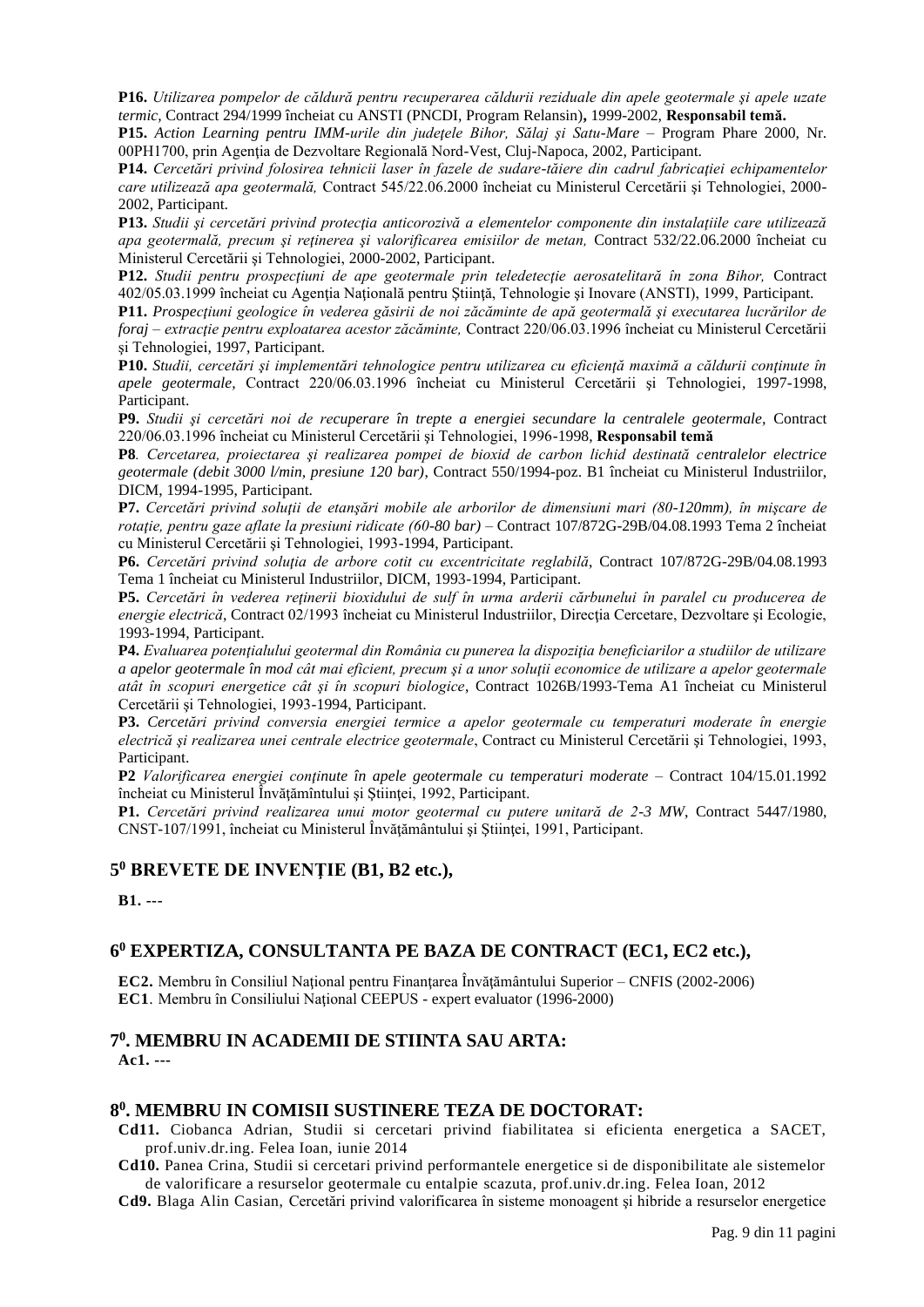regenerabile, prof.univ.dr.ing. Felea Ioan, prof.univ.dr.ing. Kalmar Ferenc, 2011

- **Cd8.** Bendea Codruta, Cercetari privind performantele energetice si de disponibilitate ale pompelor de caldura cu sursa subterana, prof.univ.dr.ing. Felea Ioan, 2010
- **Cd7.** Văsâi Elena, Metoda de prognoza si control privind posibilitatile de utilizare eficienta a potentialului geotermal din Romania, prof.univ.dr.ing. Maghiar Teodor, 2009
- **Cd6.** Popovska Vasilievska Sanja, Cercetari privind eficienta energetica si disponibilitatea sistemelor de climatizare a serelor, prof.univ.dr.ing. Felea Ioan, 2007
- **Cd5.** Durgău Maria, Contribuţii privind proiectarea şi conducerea unui sistem de utilizare în cascadă a energiei apelor geotermale cu temperaturi moderate, prof.univ.dr.ing. Maghiar Teodor, 2004
- **Cd4.** Bococi Dana, Îmbunătăţirea posibilităţilor de utilizare a energiei geotermale în cadrul complexului geotermal de la Universitatea din Oradea, prof.univ.dr.ing. Maghiar Teodor, 2004
- Cd3. Gavrilescu Ovidiu, Contribuții la modernizarea conducerii punctelor termice geotermale, prof.univ.dr.ing. Maghiar Teodor, 2004
- **Cd2.** Lucaciu Ioan, Aspecte privind echipamentele sub presiune din instalatiile energetice geotermale. Contributii persoanle pentru imbunatatirea echipamentelor din centrala geotermala de la Universitatea din Oradea, prof.univ.dr.ing. Teodor Maghiar, 2001
- **Cd1.** Lazar Ioan, Contributii la utilizarea energiei geotermice pentru obtinerea energiei mecanice cu ajutorul turbinelor axiale cu gaze, prof.univ.dr.ing. Teodor Maghiar, 2000

# **9 0 . MEMBRU ÎN SOCIETĂŢI ŞTIINŢIFICE ŞI PROFESIONALE:**

- **Ssp5.** Asociaţia Internaţională de Geotermalism
- **Ssp4.** Asociaţia Română de Geotermalism
- **Ssp3**. Asociaţia Generală a Inginerilor din România), filiala Bihor
- **Ssp2.** Consiliul National al Rectorilor (2007-2012)
- **Ssp1.** Membru în Consiliul Naţional al IMM-urilor (2007-2012; Hotararea Senatului Univ Oradea din 17 dec 2007)

## **10<sup>0</sup> . EDITOR/MEMBRU IN COLECTIVE DE REDACTIE AL UNOR REVISTE CUNOSCUTE:**

- **Crv4. Editor/recenzor** Journal of Sustainable Energy (ISSN 2067-5534), **2010-prezent,** revista **CNCSIS B+ si BDI –(ULRICH`S Periodicals Directory**, **Index Copernicus)** [www.energy-cie.ro](http://www.energy-cie.ro/)
- **Crv3. Editor/recenzor** "Analele Universitatii din Oradea. Fascicula Energetica **2008-2009, (**ISSN 1242-1261), revista **CNCSIS B** [www.energy-cie.ro.](http://www.energy-cie.ro/)
- **Crv2. Editor/recenzor** "Analele Universitatii din Oradea. Fascicula Energetica **2007, (**ISSN 1242-1261), revista **CNCSIS C** [www.energy-cie.ro.](http://www.energy-cie.ro/)
- **Crv1.** Editor stiintific al "Proceedings of The 27<sup>th</sup> Annual Congress of the American Romanian Academy of Arts and Sciences (ARA) 2002", Polytechnic International Press, Montreal, Canada, ISBN 2-553-01024-9

#### **11 0 . MEMBRU IN COMITETE STIINTIFICE A UNOR MANIFESTARI INTERNATIONALE:**

**Csi13.** Conference of Energy Engineering, Oradea, România, 05-07 iunie **2017,** [www.energy-cie.ro](http://www.energy-cie.ro/) **Csi12.** Conference of Energy Engineering, Băile Felix, România, 05-07 iunie **2016,** [www.energy-cie.ro](http://www.energy-cie.ro/) **Csi11.** Conference of Energy Engineering, Băile Felix, România, 05-07 iunie **2015,** [www.energy-cie.ro](http://www.energy-cie.ro/) **Csi10.** Conference of Energy Engineering, Băile Felix, România, 05-07 iunie **2014,** [www.energy-cie.ro](http://www.energy-cie.ro/) **Csi9.** Conference of Energy Engineering, Băile Felix, România, 23-25 mai, **2013 ,** [www.energy-cie.ro](http://www.energy-cie.ro/) **Csi8.** Conference of Energy Engineering, Băile Felix, România, 7-9 iunie, **2012 ,** [www.energy-cie.ro](http://www.energy-cie.ro/) **Csi7.** Conference of Energy Engineering, Băile Felix, România, mai, **2011 ,** [www.energy-cie.ro](http://www.energy-cie.ro/) **Csi6.** Conference of Energy Engineering, Băile Felix, România, 27-29 mai, **2010 ,** [www.energy-cie.ro](http://www.energy-cie.ro/) **Csi5**.Conference of Energy Engineering, Băile Felix, România, 4-5 june, **2009**[, http://www.energy-cie.ro.](http://www.energy-cie.ro/) **Csi4**.Conference of Energy Engineering, Băile Felix, România, 29-30 may, **2008**, [http://www.energy-cie.ro.](http://www.energy-cie.ro/) **Csi3**.Conference of Energy Engineering, Băile Felix, România, 7-8 june, **2007**[, http://www.energy-cie.ro.](http://www.energy-cie.ro/)

**Csi2**.Conferintei de Inginerie Energetica, organizata anual de Facultatea de Energetica, Universitatea din Oradea(**2000-2006**)[. www.energy-cie.ro](http://www.energy-cie.ro/)

Csi1. The 27<sup>th</sup> Annual Congress of the American Romanian Academy of Arts and Sciences (ARA), Oradea, 2002

# **12 0 . ORGANIZATOR DE MANIFESTARI STIINTIFICE INTERNATIONALE SI/SAU NATIONALE:**

**Om5.** Saptamana Stiintifica a Universitatii din Oradea – mai 2011

**Om4.** Saptamana Stiintifica a Universitatii din Oradea – mai 2010

**Om3.** Saptamana Stiintifica a Universitatii din Oradea – mai 2009